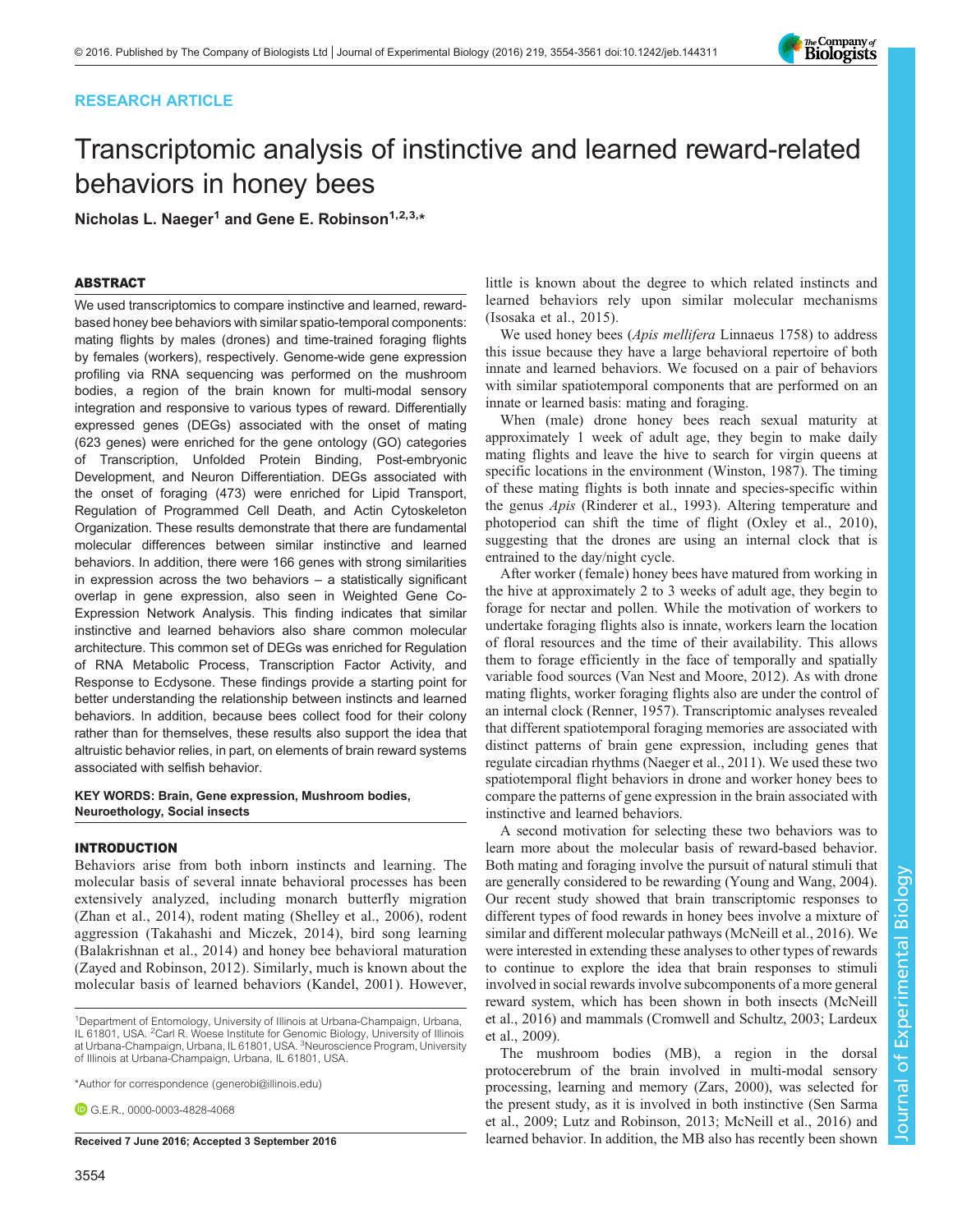to show strong transcriptional responses to various types of food rewards ([McNeill et al., 2016](#page-6-0)).

## MATERIALS AND METHODS

Our objective was to obtain transcriptomic profiles of bees embarking on reward-seeking flights in response to learned and innate drives. We trained workers to fly to an artificial feeder during the same window of time in the afternoon when drones were making mating flights. We collected both workers and drones in the afternoon as they exited the hive to forage and seek mates, respectively, and in the morning when they were inactive. Collections were designed to capture the transcriptomic signatures associated with the anticipatory states of foraging and mating, without the confounding effects of flight itself.

#### Behavioral manipulations and bee collections

Three replicates of the experiment were performed in the summer of 2013 at the University of Illinois Bee Research Facility, Urbana, Illinois, USA. Each of the three colonies used in these experiments was headed by a naturally mated queen (unrelated to each other), contained 8000–10,000 workers and several hundred drones, and was maintained according to standard methods.

At the start of each replicate, the colony was moved into a large  $(20\times6\times3)$  m), outdoor, screened enclosure to control the time of food availability [\(Naeger et al., 2011](#page-6-0)). Every afternoon at 14:00–17:00 h CST a feeder containing  $50\%$  (w/v) sucrose solution was placed in the enclosure at the opposite end of the enclosure from the hive, coinciding with the time that mating flights begin for drones at this locality. After allowing 1 week for the colony to adjust to the new environment and the foraging workers to train themselves to the time and location of food availability, workers at the feeder were marked with a system of paint dots (Testor's PLA) on the thorax and abdomen. A different color of paint was used each day in order to track individual behavior, and only individuals exhibiting at least 3 days of consistent behavior were used for analysis. We identified bees that were anticipating food availability on their own, rather than those that might have been recruited to the feeder by successful foragers [\(von Frisch, 1967\)](#page-7-0). This was accomplished by marking foragers at the sucrose feeder, both for several minutes before and 3 min after the feeder was made available. Drones were marked in a similar way at 14:00–15:00 h upon exiting the hive, also over several days of observation.

Paint-marked foragers and drones (N=ca. 100) were collected into liquid nitrogen at the hive entrance as they exited the hive, prior to the onset of flight, in order to prevent any effects of flight on brain gene expression. We were interested in capturing the transcriptomic signatures associated with the anticipatory states of foraging and mating, without the confounding effects of flight itself. The next morning at 09:00 h the hive was opened and remaining marked bees were collected into liquid nitrogen, to capture the transcriptomic signature of the same groups of foragers and drones, this time in inactive states.

## Brain dissection and mushroom body sample preparation

Heads were removed while frozen and incubated for 16 h in RNAlater ICE (Ambion). Brains were dissected to obtain samples containing the MB and surrounding nuclei [\(Fig. S1\)](http://jeb.biologists.org/lookup/doi/10.1242/jeb.144311.supplemental), following an established protocol [\(Sen Sarma et al., 2009](#page-7-0); [Lutz and Robinson,](#page-6-0) [2013](#page-6-0); [McNeill et al., 2016\)](#page-6-0). RNA was extracted using Picopure RNA isolation kits (Applied Biosystems) and poly-adenylated RNA was enriched using Oligo(dT)25 Dynabeads (Thermo Fisher Scientific). RNA was fragmented and converted to cDNA (as per

instructions in the NEXTflex Directional RNA-Seq Kit, Bioo Scientific Corporation). Average fragment sizes were estimated with a BioAnalyzer High Sensitivity DNA assay (Agilent Technologies). cDNA libraries were labeled with NEXTflex RNA-Seq Barcodes for multiplexing during sequencing.

Final cDNA library concentrations were estimated using a Qubit (Thermo Fisher Scientific), and then eight barcoded libraries were pooled for sequencing, preserving information to allow data to be resolved at the individual bee level. The total concentration of all adapter-ligated fragments within each assembled library pools was confirmed using KAPA Library Quantification kits (Kapa Biosystems). The pooled libraries were sequenced on a HiSeq 2000 (Illumina) at the W. M. Keck Center for Comparative and Functional Genomics, University of Illinois at Urbana-Champaign. A total of 48 individual samples were sequenced, 12 individuals for each behavioral state, either just prior to flight or inactive.

# RNA sequencing and analysis

Reads were trimmed to remove adapter and low-quality sequence information using Trimmomatic (v0.30; [Bolger et al., 2014](#page-6-0)), and mapped to the v4.5 build of the honey bee genome [\(Elsik et al., 2014\)](#page-6-0) using TopHat (v2.0.8; [Trapnell et al., 2009\)](#page-7-0). We counted reads mapping to genes (Official Gene Set 3.2) using HTseq (v0.54; [Anders](#page-6-0) [et al., 2015\)](#page-6-0). Over  $2.6 \times 10^9$  paired-end reads were generated; after trimming for quality and rare reads, there were on average ca.  $1.8\times10^{7}$ pairs of reads per sample mapping to the honey bee official gene models (Assembly 4.5; [Elsik et al., 2014\)](#page-6-0). This translates to an average of 64% of the reads aligning to the honey bee genome, comparable to what was found in [McNeill et al. \(2016\)](#page-6-0). Genes without at least one count per million in five individual bees were removed, leaving 11,242 genes for analysis. In addition, two drones, both from the collection of inactive drones, were obvious outliers in principal component analysis (PCA) and hierarchical clustering analyses (data not shown), and were removed from the analysis ([Fig. S2](http://jeb.biologists.org/lookup/doi/10.1242/jeb.144311.supplemental)).

RNA sequencing (RNA-seq) data were normalized for differences in the abundance of read counts mapped to genes between samples using the trimmed mean of M-values (TMM) normalization method in limma's voom normalization+weights function (EdgeR v3.4.2, Bioconductor; [Robinson et al., 2010\)](#page-7-0). Variance in gene expression was estimated using common, trended and tagwise dispersion models sequentially ([McCarthy et al., 2012\)](#page-6-0), and a prior degrees of freedom value was chosen that best fit all genes to the tagwise dispersion model, similar to a previously described method ([McCarthy et al., 2012\)](#page-6-0). Differences between groups were analyzed using a limma robust model with colony as a fixed effect, sex and time of collection as the main effects, and the interaction between sex and time. Post hoc contrasts were used to analyze the sexes independently.

The log<sub>2</sub>-transformed, TMM-normalized expression values for genes for all individuals were also used for Weighted Gene Co-Expression Network Analysis (WGCNA v1.34; [Zhang and](#page-7-0) [Horvath, 2005;](#page-7-0) [Langfelder and Horvath, 2008](#page-6-0)) running in R (Linux, v3.0.0). WGCNA was performed to identify genes that have similar patterns of expression to each other. This unsupervised analysis finds genes that are highly correlated with each other in expression and assigns them to modules. Unsigned modules containing at least 30 co-expressed genes were formed using deepSplit=3; similarly co-expressed modules (Pearson correlation coefficients >0.9) were merged. A dendrogram was created in R using eigengene values for the genes in each module. Linear regression analyses were performed in R; the adjusted  $R^2$  values were then used to create a similarity matrix heat map and a cut-off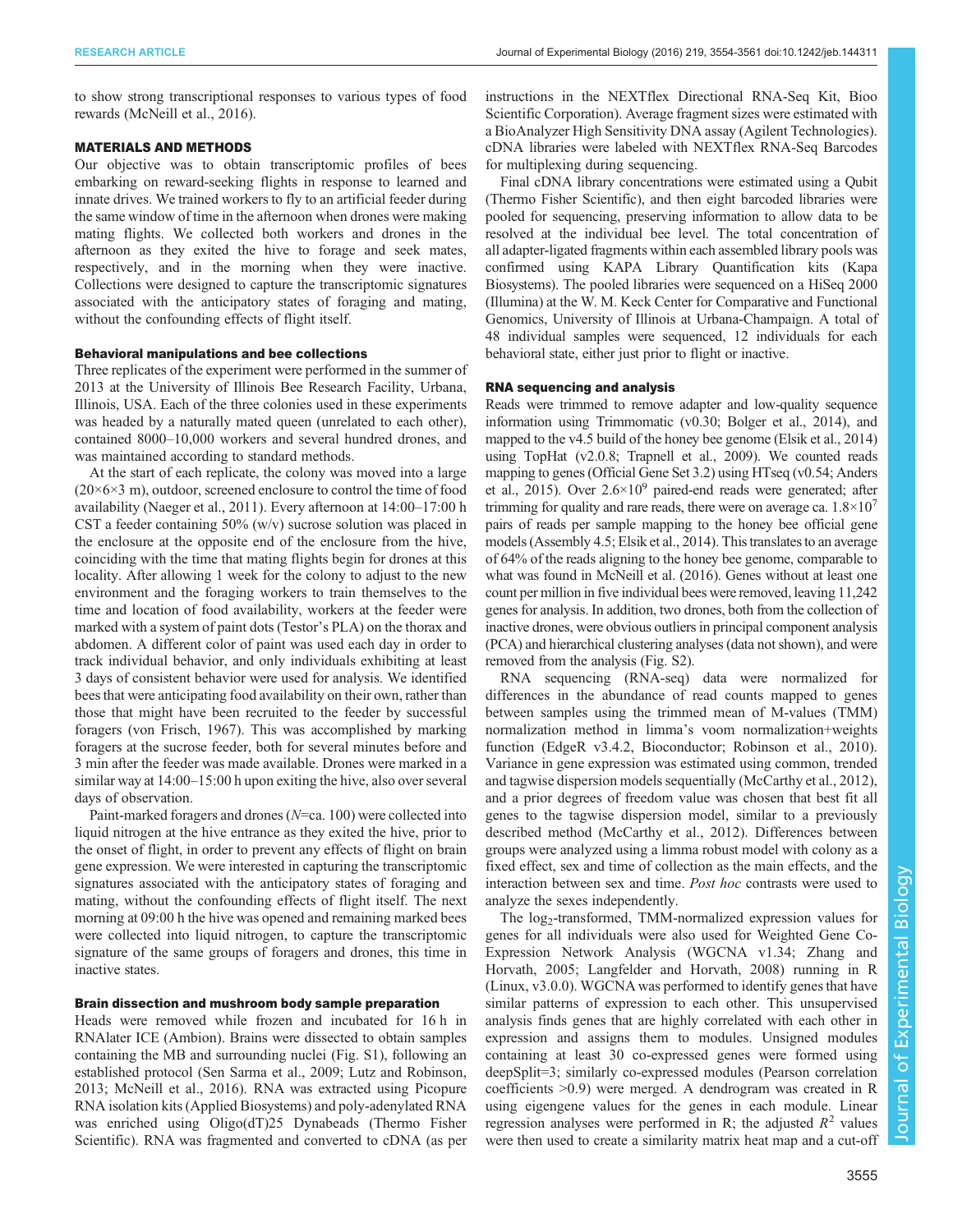false discovery rate (FDR) of  $\leq 0.05$  was used to infer significance. Gene ontology (GO) term enrichment analysis was performed using the FlyBase identification number representing the best BLAST hit for each honey bee gene and the DAVID Bioinformatics Resources Functional Annotation tool [\(Huang et al., 2009\)](#page-6-0). GO terms returned by DAVID with a modified Fisher's exact  $P$ -value of <0.05 were considered significantly enriched.

# Comparisons with other honey bee neurogenomic experiments

To determine whether the results from this study show similarities to other previously published studies on related topics, representation factor (RF) analysis was performed [\(Alaux et al., 2009\)](#page-6-0). This involves testing for significant overlaps in lists of differentially expressed genes (DEGs) using an exact hypergeometric test.

# RESULTS

# Mushroom body transcriptomic signature of sex differences

Using a significance threshold of FDR<0.05, and considering both the active and inactive individuals for both behaviors, we identified 5680 DEGs between the sexes in the MB. Of the 2922 genes that were higher in drones than workers,  $116$  had a  $log<sub>2</sub>$  fold change greater than 2, as did 48 of the 2758 genes higher in workers, indicating a mix of genes with high and low magnitude expression differences as is typical in behavioral genomics. PCA revealed that this sex difference, represented by PC1, accounted for the largest fraction (20.2%) of the variance in MB gene expression in the entire study (Fig. 1). GO enrichment analyses revealed 639 significantly enriched categories [\(Table S1](http://jeb.biologists.org/lookup/doi/10.1242/jeb.144311.supplemental)), including those associated with Alternative Splicing, Nucleotide Binding, Cytoskeleton Organization, Neuron Differentiation, Embryonic Development, and Learning and Memory. Genes annotated as being involved in insect sex determination showed a diversity of expression patterns. For example, sex lethal and doublesex did not show differential expression, complimentary sex determiner and



Fig. 1. Principal component analysis demonstrates large sex differences in mushroom body gene expression, regardless of activity state. Active drones and (time-trained) workers (N=ca. 100 each) were collected just as they left the hive in the afternoon, to prevent any effects of flight on brain gene expression. Inactive workers and drones were collected the following morning in the hive.

feminizer were higher in drones, and transformer-2 and fruitless were higher in workers. Because sex differences are such a strong contributor to the variance, they could potentially mask some DEGs in the following experimental variables of interest.

# Mushroom body transcriptomic signature unique to instinctive spatiotemporal flight behavior in drones

Because bees were captured as they exited the hive in the afternoon just prior to taking flight in the afternoon or when inactive in the morning, our analyses of differences between these two time points should reflect, in part, the motivational state to perform the behavior, rather than the consequences of performing it. Comparing these two groups of drones, there were 623 DEGs associated with the onset of drone mating behavior that did not differ in expression between active and inactive workers. Of particular note are transcription factors including the genes *egr* and *Jun-related antigen*, and the hormone receptors Hr38 and Hr51. egr showed a dramatic increase in expression as drones undertook mating flights  $(\log_2 6)$  fold change=2.7; FDR=1.91×10−<sup>8</sup> ). Significantly enriched GO categories include Transcription, Unfolded Protein Binding, Post-embryonic Development, and Neuron Differentiation [\(Table S1\)](http://jeb.biologists.org/lookup/doi/10.1242/jeb.144311.supplemental).

# Mushroom body transcriptomic signature unique to learned spatiotemporal flight behavior in workers

Comparing time-trained foragers exiting the hive to forage in the afternoon or when inactive in the morning, there were 473 DEGs associated with the onset of foraging that did not differ in expression between active and inactive drones. These genes include Neprilysin2, Adenosine receptor, Turtle and Arrestin2. There also were many unannotated genes on this list, including 26 of the 35 genes with the strongest expression differences (lowest FDR values). GO analysis revealed significantly enriched categories including Lipid Transport, Regulation of Programmed Cell Death, and Actin Cytoskeleton Organization [\(Table S1](http://jeb.biologists.org/lookup/doi/10.1242/jeb.144311.supplemental)). Notably absent from this list of enriched categories was Learning and Memory, even though it was significantly enriched in the list of genes that differed between the sexes, as stated above.

# Mushroom body transcriptomic signature common to both instinctive and learned spatiotemporal flight behaviors

Comparing the two active states with the two inactive states in both behaviors made it possible to identify a set of genes that showed common MB expression differences for both mating and foraging behaviors [\(Fig. 2](#page-3-0)). There were 166 genes that showed this combined pattern, a number that is highly significantly enriched compared with what would be expected by chance from the two separate analyses (RF=3.7,  $P \le 2.11 \times 10^{-54}$ ). Remarkably, 162 of the 166 genes were concordant in the direction of change, further establishing that this set of genes shows similar transcriptional change across the two behaviors. In addition, the transcriptomic signatures for bees beginning to express either type of behavior appear to have less variation than those of bees collected while inactive; individuals of both sexes cluster closer together along the PC2 axis in the flight group as compared with the inactive group (Fig. 1). These genes could be associated with reward motivation, anticipation of flight behavior in general or circadian changes that are associated with both behaviors. However, if all of these genes were associated with circadian changes only, then we might have expected more similar levels of variation between active and inactive bees. These results indicate that the motivational states associated with the onset of mating and foraging behavior are reflected in a strong combined neurogenomic signature in the MB.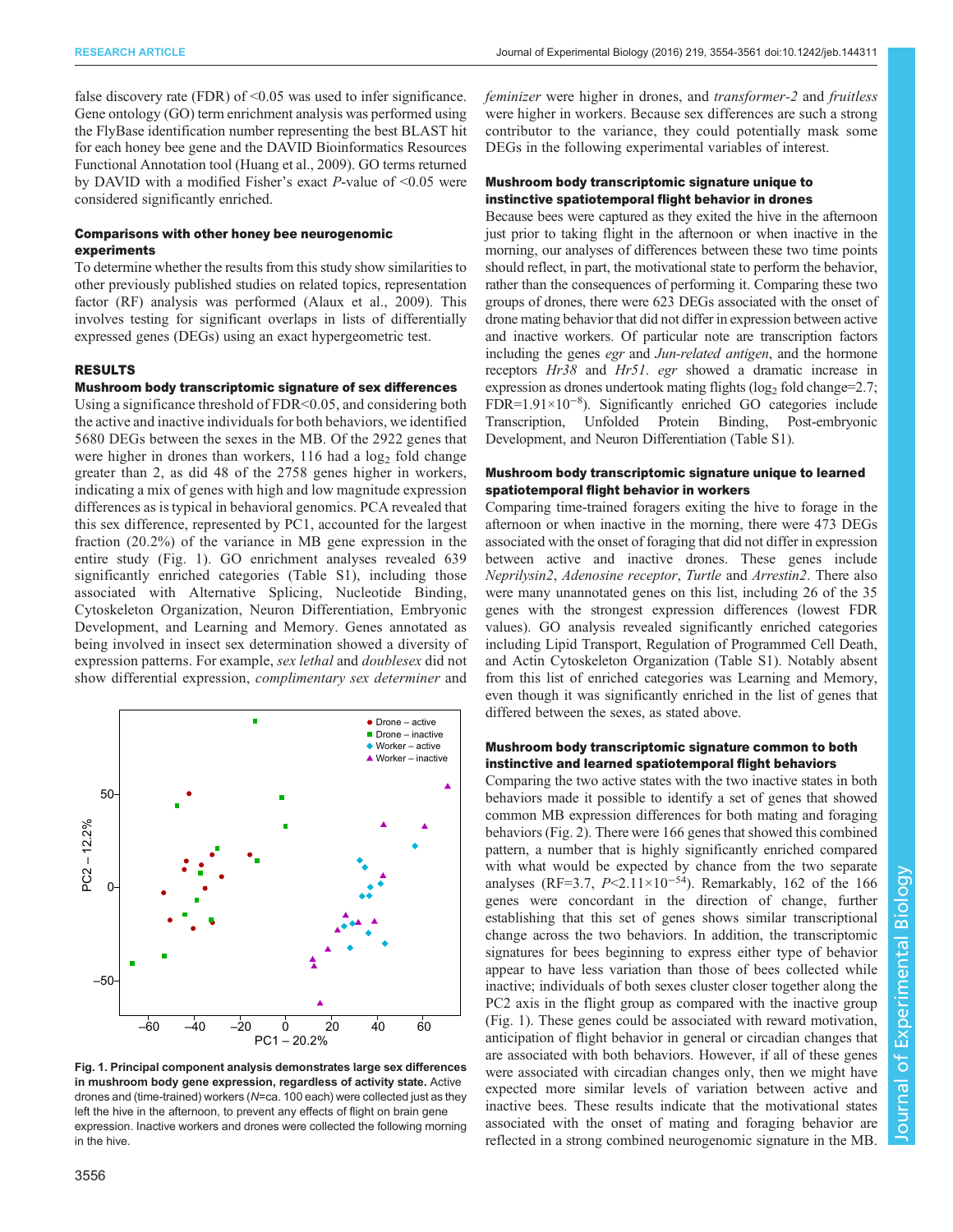<span id="page-3-0"></span>

Fig. 2. Similarities and differences in mushroom body gene expression for similar instinctive and learned behaviors: mating (drone) and timetrained foraging (workers). Venn diagram indicates the numbers of differentially expressed genes for each context.

Notable upregulated genes showing similar patterns of expression for both mating and foraging behavior included Dopamine N-acetyltransferase, the transcription factors CrebA, Diminutive and Ecdysone receptor (GB48059), and the circadian clock genes Vrille and Clockwork Orange. Downregulated genes included the transcription factor Kruppel homolog 1, the histone methyltransferase G9a and the circadian clock gene Cryptochrome2/(6-4)-photolyase. Among the GO categories that were enriched for this set of genes were Regulation of RNA Metabolic Process, Transcription Factor Activity, and Response to Ecdysone ([Table S1\)](http://jeb.biologists.org/lookup/doi/10.1242/jeb.144311.supplemental). Despite the presence of three genes annotated as involved in circadian rhythms as part of the set of 166 genes, GO

categories such as Circadian Rhythms and Rhythmic Behavior were not significantly enriched  $(P>0.10)$ .

# WGCNA results

WGCNA also revealed elements of unique and common MB transcriptomic signatures for instinctive and learned spatiotemporal flight behaviors. Hierarchical clustering of the eigengene values of the modules of genes that are highly correlated with each other in expression revealed clusters of modules that correspond with the four patterns of gene expression described above (Fig. 3). There were six modules significantly correlated (FDR<0.05) with sex differences, including the second and third largest modules [\(Table 1\)](#page-4-0). Five modules were significantly correlated with drone instinctive flight behavior, and seven modules were significantly correlated with worker learned flight behavior. Three of the modules were significantly associated with both instinctive and learned behavior, and again represent a common core of genes associated with spatiotemporal reward-related flight in general: midnight blue, red and black [\(Table S2\)](http://jeb.biologists.org/lookup/doi/10.1242/jeb.144311.supplemental) (module names are randomly assigned by the WGCNA program).

The module midnight blue was the smallest of all modules, with only 50 genes, but nevertheless was enriched for a few GO categories including Regulation of Histone Acetylation and Regulation of Histone Modification [\(Table S2](http://jeb.biologists.org/lookup/doi/10.1242/jeb.144311.supplemental)). The module red was significantly enriched for many GO categories associated with transcriptional regulation. It included the transcription factors Hr38, Hr51, egr, Kayak and Ecdysone receptor, as well as the canonical clock genes Period, Vrille and Clockwork Orange. The black module also was enriched for a GO category associated with transcriptional regulation, Sequence-specific DNA Binding. It contained the transcription factors Creb A, Deadpan, Jun-related



Fig. 3. Modules from weighted gene co-expression network analysis (WGCNA) comparing similar instinctive and learned behaviors: mating (drone) and time-trained foraging (workers). (A) Heat map; (B) dendrogram. Values are based on linear regression coefficient of determination, using module eigengene values from the WGCNA analysis and the main effects of sex and flight (either at onset of flight or inactive) as binary classifying variables. Higher regression scores mean more similar patterns in expression between modules or more predictive power of the main effects on module expression in the heat map (more red) and dendogram (closer clustering).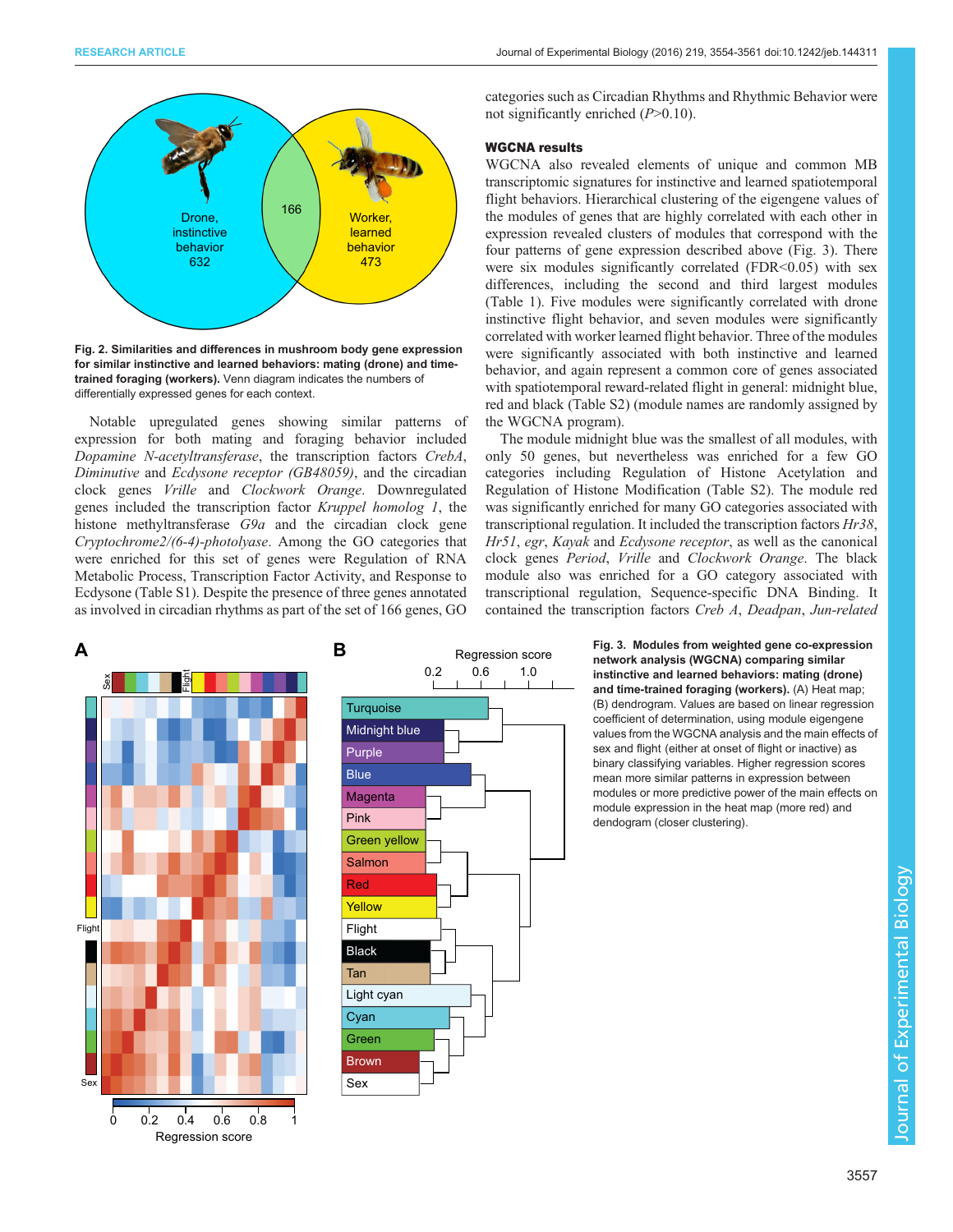<span id="page-4-0"></span>Table 1. Modules formed by weighted gene co-expression network analysis (WGCNA) comparing similar instinctive and learned behaviors: mating (drone) and time-trained foraging (workers)

| Module<br>name   | Module size<br>(number of<br>genes) | Sex<br>differences<br><b>FDR</b> | Drone<br>instinctive<br>flight FDR | Worker<br>learned<br>flight FDR |
|------------------|-------------------------------------|----------------------------------|------------------------------------|---------------------------------|
|                  |                                     |                                  |                                    |                                 |
| Turquoise        | 5221                                | 0.678                            | 0.777                              | 0.852                           |
| Midnight<br>blue | 50                                  | 0.926                            | 0.002                              | 0.016                           |
| Purple           | 127                                 | 0.406                            | 0.143                              | 0.037                           |
| Blue             | 2181                                | 0.004                            | 0.117                              | 0.016                           |
| Magenta          | 157                                 | 0.122                            | 0.227                              | 0.656                           |
| Pink             | 208                                 | 0.233                            | 0.492                              | 0.223                           |
| Green<br>yellow  | 122                                 | 0.960                            | 0.183                              | 0.087                           |
| Salmon           | 81                                  | 0.564                            | 0.128                              | 0.048                           |
| Red              | 276                                 | 0.076                            | 0.001                              | 0.029                           |
| Yellow           | 601                                 | < 0.001                          | 0.775                              | 0.627                           |
| Light cyan       | 45                                  | 0.057                            | 0.250                              | 0.587                           |
| <b>Black</b>     | 220                                 | 0.004                            | < 0.001                            | 0.003                           |
| Tan              | 90                                  | 0.414                            | < 0.001                            | 0.142                           |
| Cyan             | 75                                  | < 0.001                          | 0.003                              | 0.274                           |
| <b>Brown</b>     | 1892                                | < 0.001                          | 0.523                              | 0.161                           |
| Green            | 363                                 | < 0.001                          | 0.970                              | 0.036                           |

FDR, false discovery rate. Modules significantly associated (FDR<0.05) with differences in sex, instinctive behavior or learned behavior are in bold. Three of the modules were significantly associated with both instinctive and learned behavior, thus reflecting a common core of genes associated with both behaviors that may reflect more generally on spatiotemporal reward-related behavior: midnight blue, red and black (results of GO enrichment analysis in [Table S2\)](http://jeb.biologists.org/lookup/doi/10.1242/jeb.144311.supplemental).

antigen and Trithorax, as well as the neurotransmitter-associated genes Dopa decarboxylase and Dopamine N Acetyltransferase. Many of the individual genes highlighted here also were mentioned above in the accounts of the DEG lists.

## Comparisons with other honey bee neurogenomic experiments

We also compared our RNA-seq results with findings from three previously published transcriptomic studies to develop additional insights into the gene expression patterns detected here. [Naeger](#page-6-0) [et al. \(2011\)](#page-6-0) conducted a transcriptomic study of time-trained workers with the same behavioral methods as those used here, but using microarrays rather than RNA-seq, and whole brain rather than MB. There was a significant overlap of DEGs in that study and the worker DEGs in the present study  $(P=0.010,$  hypergeometric test). There also was a significant enrichment of genes shared between time-trained workers in [Naeger et al. \(2011\)](#page-6-0) and the instinctive flight behavior of drones in the present study  $(P=0.049)$ , again suggesting that there is a consistent core set of genes associated with reward-related spatiotemporal flight motivation across both learned and instinctive contexts.

Another whole-brain microarray analysis ([Zayed et al., 2012\)](#page-7-0) examined similarities and differences in behavioral maturation in drones and workers, related to the age at onset of mating flights and foraging behavior, respectively. There was a highly significant overlap of genes that showed sex differences in expression in that study and the present study ( $P=1.24\times10^{-23}$ ). By contrast, there was no enriched overlap between genes associated with drone behavioral maturation in [Zayed et al. \(2012\)](#page-7-0) and the immediate activation of drone mating flights in the present study  $(P=0.763)$  or between worker behavioral maturation [\(Zayed et al., 2012\)](#page-7-0) and the immediate activation of time-trained worker foraging flights in the present study  $(P=0.761)$ . Perhaps this reflects differences in the

regulation of behavioral states that have longer or shorter time scales. This speculation is consistent with findings from queen honey bees: [Manfredini et al. \(2015\)](#page-6-0) reported strong differences in whole-brain transcriptomic profiles when comparing queens returning from successful mating flights and inactive virgin queens collected inside their hives. Queen–drone mating flight transcriptomic analyses have not been conducted; with only one queen per colony, it would not be possible to compare large numbers of individuals from the same colonies, as we did with workers and drones.

[McNeill et al. \(2016\)](#page-6-0) used RNA-seq to determine whether honey bee MB responses to food type ( pollen or nectar) and food value involve different subsets of genes generally responsive to food. They found both differences and similarities in MB transcriptomic responses to these different components of food reward. An informal comparison of the enriched GO categories from their study and the present study revealed overlap for categories associated with protein folding, protein localization, extracellular matrix and cell adhesion.

## **DISCUSSION**

Gene expression in the mushroom bodies that is associated with mating and foraging behavior in honey bees shows an intriguing mixture of similarities and differences. The similarities suggest that reward-related instinctive and learned behaviors share common molecular architecture. Because worker bees collect food for their colony rather than for themselves, these results also support the idea that social evolution has relied on elements of reward processing that function at the level of the individual in order to build a social reward system.

Overall, there were more differences than similarities in the mushroom body gene expression signatures associated with the spatiotemporal flight behavior of drones and workers. This is despite the fact that the same brain region was used, and the samples were collected at the same times of day from related individuals in the same colonies. The biggest differences were attributable to sex and were probably not directly related to the two behaviors. In addition, there were strong similarities between the sex differences in gene expression reported here and in [Zayed et al. \(2012\),](#page-7-0) suggesting that sex differences in brain gene expression are a robust feature of behavioral regulation, in honey bees as well as in other species (e.g. [Trabzuni et al., 2013\)](#page-7-0). Honey bees have haplodiploid sex determination, with haploid males developing from unfertilized eggs and diploid females developing from fertilized eggs. Even though endoreduplication can occur in drones to restore diploidy within some tissues such as flight muscle ([Aron et al., 2005\)](#page-6-0), this process does not occur in the brain, leaving open the question of how gene dosage compensation can occur on such a mass scale when essentially half the genome is differentially expressed. These results highlight how the genome continues to orchestrate sex differences after development.

Though sex differences account for the majority of the differentially expressed genes in our experiment and may mask some positive results for our experimental variables of interest, our experimental design nonetheless enabled us to distinguish gene expression differences related to sex from those related to activity and behavior. Drone mating flights, which are initiated by an instinctive timing mechanism, were associated with differences in expression for several transcription factors including steroid nuclear receptors Hr38 and Hr51. Although sex determination in insects is largely genetic, there is evidence that ecdysteroids act like vertebrate steroids in sex-specific ways to affect behavior ([De Loof, 2006\)](#page-6-0).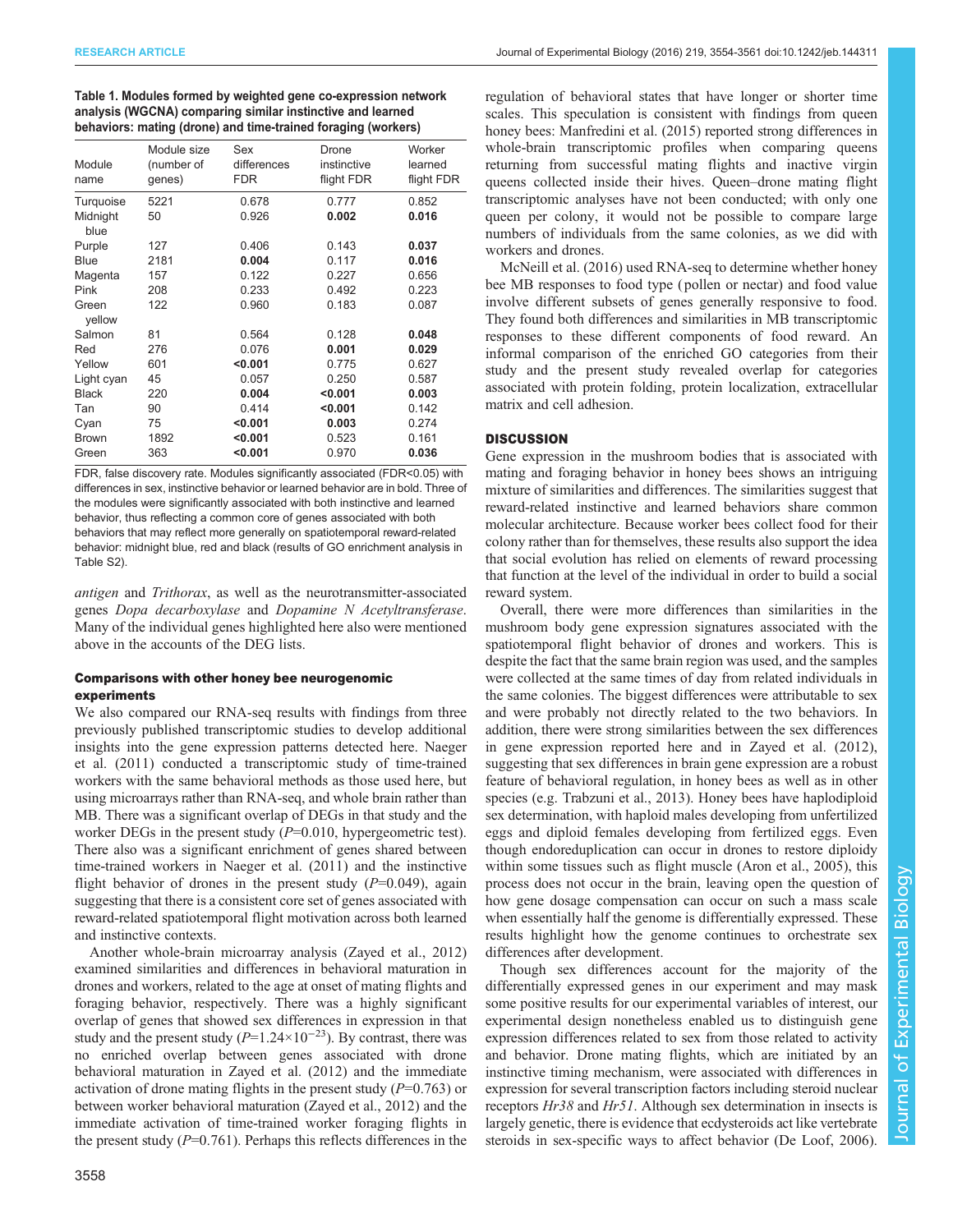Additionally, *Hr51* is known to function in axon guidance and extension in the MB of Drosophila melanogaster [\(Lin et al.,](#page-6-0) [2009](#page-6-0)).

Another transcription factor, egr, showed a strong increase in drone MB expression at the initiation of a mating flight. egr is involved in neuroplasticity in vertebrates [\(Knapska and Kaczmarek,](#page-6-0) [2004](#page-6-0)) and is upregulated in the MB of workers following an orientation flight ([Lutz and Robinson, 2013\)](#page-6-0). During orientation flights, bees learn the location of their hive relative to prominent landmarks and the position of the sun. Tracking bees during orientation flights by harmonic radar has revealed how bees concentrate on different parts of their environment during different orientation flights ([Capaldi et al., 2000\)](#page-6-0). Drones take orientation flights as well, but in our study they were collected as they were leaving the hive and thus did not have the opportunity to learn their surroundings. Thus, rather than changing expression in response to a learning event, egr expression changes preceded the flight behavior. This finding suggests that egr may also be involved with priming the brain for navigational learning. This further underscores the dynamic interrelationships between instinct and learning; these two forms of behavior are often intertwined in complex ways. Many instincts are further shaped by learning, and many forms of learning act on innate neural circuits [\(Isosaka et al., 2015\)](#page-6-0).

The genes associated specifically with time-trained foraging behavior in workers showed strong overlap with the genes found in a previous study of the same behavior [\(Naeger et al., 2011](#page-6-0)). Given that the previous study was performed with microarrays on whole brains in a different locality and the present study was performed with RNA-seq on the MB (a region that accounts for almost half the volume of the entire bee brain), this result indicates that there is a robust transcriptomic signature associated with time-trained foragers, regardless of when and where the training and flight occur.

The transcriptomic signature of time-trained foraging behavior in the MB involves several elements related to neural plasticity. This is evident by considering some of the DEGs and the enriched GO categories that characterize the entire DEG list. One of the clearest hints is the enrichment for cytoskeleton terms, mainly those associated with actin. Actin is involved in the remodeling of dendritic spines, an important process for neuroplasticity ([Dillon](#page-6-0) [and Goda, 2005](#page-6-0)). These GO terms are noticeably absent in describing the gene list associated with the onset of drone mating flights. The enriched GO terms for protein catabolism and localization also suggest that post-translational processes are involved in learned spatiotemporal flight. Other enriched terms are more opaque, such as Lipid Transport and Regulation of Programmed Cell Death, and may reflect limitations in current knowledge and annotations. Genes showing consistent expression differences associated with time-trained behavior in workers include Neprilysin2, an endopeptidase responsible for clearing proteins such as Amyloidβ from the brain [\(Hafez et al., 2011](#page-6-0)); Turtle, a cell adhesion gene necessary for axon guidance ([Cameron](#page-6-0) [et al., 2013](#page-6-0)) and flight behavior [\(Bodily et al., 2001\)](#page-6-0); Arrestin2, a gene necessary for terminating neurotransmitter signals; and Adenosine receptor, which is targeted by caffeine, a drug shown to increase associative learning in bees and vertebrates ([Wright](#page-7-0) [et al., 2013\)](#page-7-0). These are prime targets for future functional analyses.

As stated above, there also was a common set of differentially expressed genes that were associated with both mating and foraging behavior. Several heat shock proteins and GO categories such as Unfolded Protein Binding were significantly associated with the onset of flight behavior in both workers and drones. This result was obtained from both differential gene expression analysis and

WGCNA. These changes might reflect preparation for encountering the less predictable and more stressful environment outside the hive, or might be related to the finding that heat shock proteins have also been implicated as important for circadian behavior in Drosophila [\(Hung et al., 2009](#page-6-0)).

The significant enrichment of GO categories such as Postembryonic Development and Neuron Differentiation in association with the onset of flight behavior in both workers and drones implies that genes traditionally known to be involved in development also play important functions in adults. This suggests that the genes involved with building the molecular and physiological underpinnings of behaviors during development are also involved in their maintenance and expression in adulthood. These findings may also be related to the relationships between development and behavior that underlie the relationships between the development of innate neural circuits and adult learning.

The common set of genes that were differentially expressed similarly in association with the onset of flight behavior in both workers and drones also included a variety of transcription factors. This includes *CrebA*, well known as a regulator of neural plasticity in both vertebrates and invertebrates ([Sakamoto et al., 2011](#page-7-0)), which has also been implicated as a key regulator of behavioral plasticity in the honey bee ([Chandrasekaran et al., 2011\)](#page-6-0). WGCNA analysis also revealed modules common to both behaviors that were enriched for transcription factors, including genes related to dopamine neurotransmission. Dopa decarboxylase and Dopamine N Acetyltransferase are two genes that control the level of dopamine in the brain that were upregulated in both the instinctive and learned contexts. Dopamine levels are higher in forager brains compared with hive worker brains ([Wagener-Hulme et al., 1999](#page-7-0)), and higher in mature drone brains compared with younger drone brains [\(Harano](#page-6-0) [et al., 2008](#page-6-0)). Dopamine is associated with motivation, in vertebrates (reviewed in [Salamone and Correa, 2012\)](#page-7-0) and Drosophila ([Kume](#page-6-0) [et al., 2011](#page-6-0); [Van Swinderen and Andretic, 2011](#page-7-0)), and the experiments in the present study in essence compared unmotivated bees with those motivated to fly.

It also is possible that some elements of the common patterns of MB gene expression between drones and workers reflect the fact that time differences were necessarily confounded with the comparisons of active and inactive states in both cases. In support of this possibility, a few of the canonical clock gene transcription factors known to regulate circadian rhythms (reviewed by [Allada](#page-6-0) [and Chung, 2010](#page-6-0)) were differentially expressed similarly in both the instinctive and learned behavioral contexts, including Vrille, Clockwork Orange and Cryptochrome2/(6-4)-photolyase. It is possible that this reflects the entrainment of bees to the day/night cycle, allowing for consistent timekeeping based on internal states rather than acute cues from the environment.

To our knowledge, this is only one of two studies that analyze the similarities and differences between instinctive and learned behavior at the molecular level. [Isosaka et al. \(2015\)](#page-6-0) reported that the same serotonergic cells in the amygdala control both innate and learned fear behavior in mice, but artificial inactivation of these cells upregulated the innate freezing response and downregulated the learned freezing response. Our more general transcriptomic analysis complements this in-depth analysis of a single molecular pathway, and together they show that there are common molecular substrates for both instinctive and learned behaviors. Future challenges include identifying which genes are causative in their relationship with spatiotemporal flight behavior, and further elucidating the relationships between instincts and learned behaviors at the molecular and circuit levels.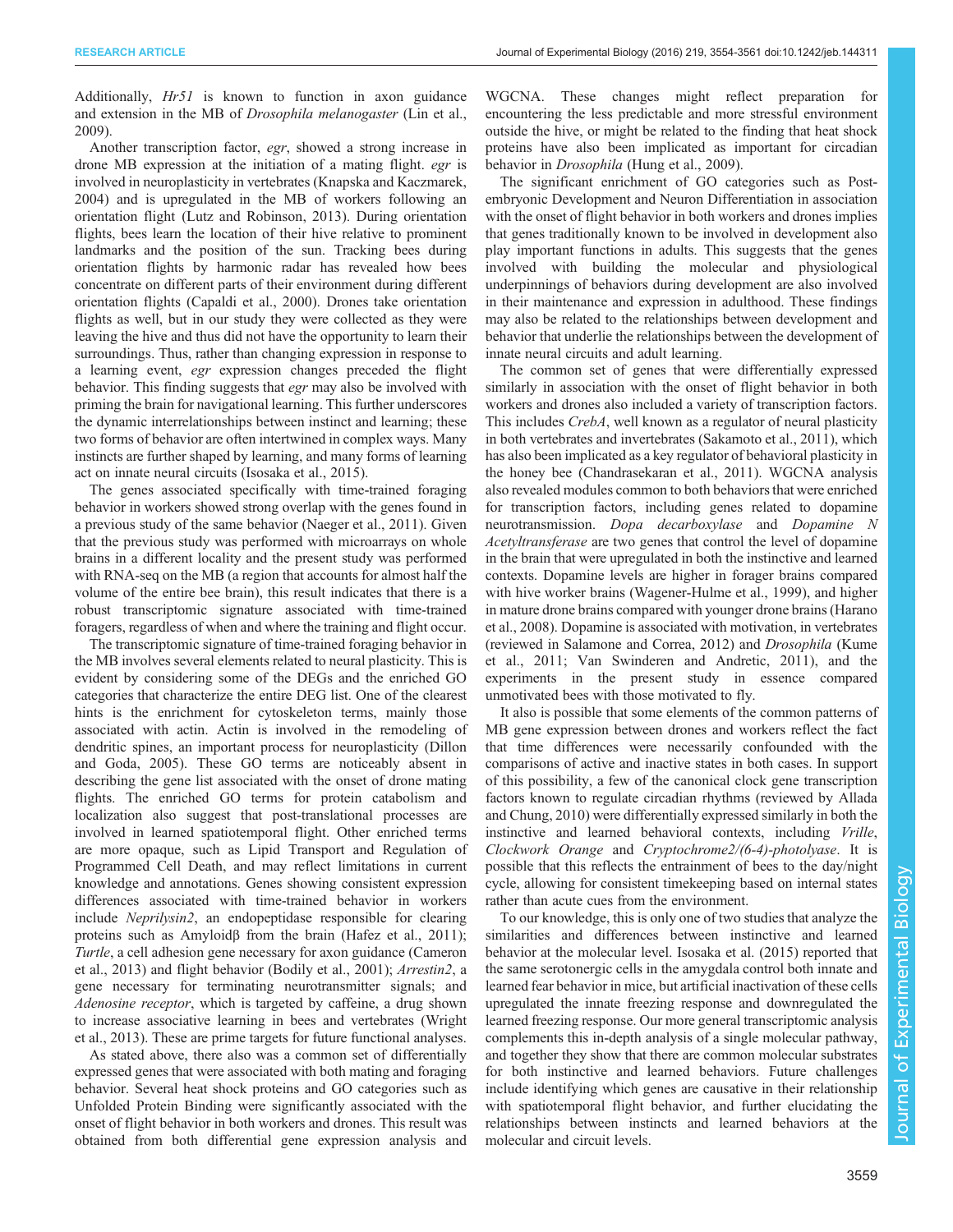<span id="page-6-0"></span>Finally, our results provide new insights into how the brain's reward system influences social behavior. Because worker bees collect food for their colony rather than for themselves, this behavior can be interpreted as altruistic, and performed for the good of the colony. McNeill et al. (2016) performed a transcriptomic dissection of this behavior and showed that the MB responses to differences in food type or food value include a subset of the molecular pathways involved in the bee's response to a food reward that is ingested for personal sustenance. These results support the idea that altruistic behavior in bees relies, in part, on elements of brain reward systems associated with behavior that provides individual benefits, which also has been shown in mammals (Cromwell and Schultz, 2003; Lardeux et al., 2009). Our finding of commonalities in the MB transcriptomic signatures of worker foraging and drone mating – another behavior that provides individual benefits – provides additional support for this idea. Moreover, there was some overlap of enriched GO categories from McNeill et al. (2016) and our study, providing additional evidence for these connections. These findings suggest that social evolution has relied on elements of reward processing, involving both innate and learned behaviors, which function at the level of the individual in order to build a social reward system. Further transcriptomic studies of matched instinctive and learned behaviors thus hold the potential to illuminate the molecular architecture of behavior as well as the evolution of altruistic social systems.

#### Acknowledgements

We thank D. C. Nye for assistance with the bees; A. C. Ahmed for RNA extractions; M. S. McNeill for assistance with GO and WGCNA analyses; K. M. Kapheim and J. Drnvich (High Performance for Biological Computing Center, Carver Biotechnology Center) for assistance with statistical analyses; E. Hadley for assistance with figures; and A. B. Barron, K. M. Kapheim and M. S. McNeill for comments that improved the manuscript.

#### Competing interests

The authors declare no competing or financial interests.

#### Author contributions

N.L.N. and G.E.R. conceived the project, designed the study, and wrote the paper; N.L.N. performed the experiments.

#### Funding

This work was supported by a National Institutes of Health Director's Pioneer Award (DP1 OD006416 to G.E.R.); an Achievement Rewards for College Scientists Foundation Fellowship; and a Dissertation Completion Fellowship from the Graduate College, University of Illinois at Urbana-Champaign (to N.L.N.). Deposited in PMC for release after 12 months.

#### Data availability

The RNA-seq data sets have been deposited at <https://www.ncbi.nlm.nih.gov/geo/query/acc.cgi?acc=GSE85433>

#### Supplementary information

Supplementary information available online at <http://jeb.biologists.org/lookup/doi/10.1242/jeb.144311.supplemental>

#### References

- Alaux, C., Sinha, S., Hasadsri, L., Hunt, G. J., Guzmán-Novoa, E., DeGrandi-[Hoffman, G., Uribe-Rubio, J. L., Southey, B. R., Rodriguez-Zas, S. and](http://dx.doi.org/10.1073/pnas.0907043106) Robinson, G. E. [\(2009\). Honey bee aggression supports a link between gene](http://dx.doi.org/10.1073/pnas.0907043106) [regulation and behavioral evolution.](http://dx.doi.org/10.1073/pnas.0907043106) Proc. Natl. Acad. Sci. USA 106, 15400-15405.
- Allada, R. and Chung, B. Y. [\(2010\). Circadian organization of behavior and](http://dx.doi.org/10.1146/annurev-physiol-021909-135815) physiology in Drosophila. [Annu. Rev. Physiol.](http://dx.doi.org/10.1146/annurev-physiol-021909-135815) 72, 605-624.
- [Anders, S., Pyl, P. T. and Huber, W.](http://dx.doi.org/10.1093/bioinformatics/btu638) (2015). HTSeq A Python framework to work [with high-throughput sequencing data.](http://dx.doi.org/10.1093/bioinformatics/btu638) Bioinformatics 31, 166-169.
- [Aron, S., de Menten, L., Van Bockstaele, D. R., Blank, S. M. and Roisin, Y.](http://dx.doi.org/10.1016/j.cub.2005.03.017) [\(2005\). When hymenopteran males reinvented diploidy.](http://dx.doi.org/10.1016/j.cub.2005.03.017) Curr. Biol. 15, 824-827.
- [Balakrishnan, C. N., Mukai, M., Gonser, R. A., Wingfield, J. C., London, S. E.,](http://dx.doi.org/10.7717/peerj.396) Tuttle, E. M. and Clayton, D. F. [\(2014\). Brain transcriptome sequencing and](http://dx.doi.org/10.7717/peerj.396)

[assembly of three songbird model systems for the study of social behavior.](http://dx.doi.org/10.7717/peerj.396) Peer J. 2[, e396.](http://dx.doi.org/10.7717/peerj.396)

- Bodily, K. D., Morrison, C. M., Renden, R. B. and Broadie, K. (2001). A novel member of the Ig superfamily, turtle, is a CNS-specific protein required for coordinated motor control. J. Neurosci. 21, 3113-3125.
- Bolger, A. M., Lohse, M. and Usadel, B. [\(2014\). Trimmomatic: a flexible trimmer for](http://dx.doi.org/10.1093/bioinformatics/btu170) [Illumina sequence data.](http://dx.doi.org/10.1093/bioinformatics/btu170) Bioinformatics 30, 2114-2120.
- [Cameron, S., Chang, W.-T., Chen, Y., Zhou, Y., Taran, S. and Rao, Y.](http://dx.doi.org/10.1523/JNEUROSCI.1878-13.2013) (2013). [Visual circuit assembly requires fine tuning of the novel Ig transmembrane protein](http://dx.doi.org/10.1523/JNEUROSCI.1878-13.2013) borderless. J. Neurosci. 33[, 17413-17421.](http://dx.doi.org/10.1523/JNEUROSCI.1878-13.2013)
- [Capaldi, E. A., Smith, A. D., Osborne, J. L., Fahrbach, S. E., Farris, S. M.,](http://dx.doi.org/10.1038/35000564) [Reynolds, D. R., Edwards, A. S., Martin, A., Robinson, G. E., Poppy, G. M.](http://dx.doi.org/10.1038/35000564) et al. [\(2000\). Ontogeny of orientation flight in the honeybee revealed by harmonic](http://dx.doi.org/10.1038/35000564) radar. Nature 403[, 537-540.](http://dx.doi.org/10.1038/35000564)
- [Chandrasekaran, S., Ament, S. A., Eddy, J. A., Rodriguez-Zas, S. L., Schatz,](http://dx.doi.org/10.1073/pnas.1114093108) [B. R., Price, N. D. and Robinson, G. E.](http://dx.doi.org/10.1073/pnas.1114093108) (2011). Behavior-specific changes in [transcriptional modules lead to distinct and predictable neurogenomic states.](http://dx.doi.org/10.1073/pnas.1114093108) [Proc. Natl. Acad. Sci. USA](http://dx.doi.org/10.1073/pnas.1114093108) 108, 18020-18025.
- Cromwell, H. C. and Schultz, W. [\(2003\). Effects of expectations for different reward](http://dx.doi.org/10.1152/jn.01014.2002) [magnitudes on neuronal activity in primate striatum.](http://dx.doi.org/10.1152/jn.01014.2002) J. Neurophyiol. 89, [2823-2838.](http://dx.doi.org/10.1152/jn.01014.2002)
- De Loof, A. [\(2006\). Ecdysteroids: the overlooked sex steroids of insects? Males: the](http://dx.doi.org/10.1111/j.1744-7917.2006.00101.x) black box. [Insect Sci.](http://dx.doi.org/10.1111/j.1744-7917.2006.00101.x) 13, 325-338.
- Dillon, C. and Goda, Y. [\(2005\). The actin cytoskeleton: integrating form and](http://dx.doi.org/10.1146/annurev.neuro.28.061604.135757) [function at the synapse.](http://dx.doi.org/10.1146/annurev.neuro.28.061604.135757) Annu. Rev. Neurosci. 28, 25-55.
- [Elsik, C. G., Worley, K. C., Bennett, A. K., Beye, M., Camara, F., Childers, C. P.,](http://dx.doi.org/10.1186/1471-2164-15-86) [de Graaf, D. C., Debyser, G., Deng, J., Devreese, B. et al.](http://dx.doi.org/10.1186/1471-2164-15-86), Honey Bee Genome Sequencing Consortium [\(2014\). Finding the missing honey bee genes: lessons](http://dx.doi.org/10.1186/1471-2164-15-86) [learned from a genome upgrade.](http://dx.doi.org/10.1186/1471-2164-15-86) BMC Genomics 15, 86.
- [Hafez, D., Huang, J. Y., Huynh, A. M., Valtierra, S., Rockenstein, E., Bruno,](http://dx.doi.org/10.1016/j.ajpath.2010.11.012) [A. M., Lu, B., DesGroseillers, L., Masliah, E. and Marr, R. A.](http://dx.doi.org/10.1016/j.ajpath.2010.11.012) (2011). Neprilysin-2 is an important β[-amyloid degrading enzyme.](http://dx.doi.org/10.1016/j.ajpath.2010.11.012) Am. J. Pathol. 178, 306-312.
- [Harano, K.-i., Sasaki, K., Nagao, T. and Sasaki, M.](http://dx.doi.org/10.1016/j.jinsphys.2008.03.003) (2008). Influence of age and [juvenile hormone on brain dopamine level in male honeybee \(](http://dx.doi.org/10.1016/j.jinsphys.2008.03.003)Apis mellifera): [association with reproductive maturation.](http://dx.doi.org/10.1016/j.jinsphys.2008.03.003) J. Insect Physiol. 54, 848-853.
- [Huang, D. W., Sherman, B. T. and Lempicki, R. A.](http://dx.doi.org/10.1038/nprot.2008.211) (2009). Systematic and [integrative analysis of large gene lists using DAVID bioinformatics resources.](http://dx.doi.org/10.1038/nprot.2008.211) Nat. Protoc. 4[, 44-57.](http://dx.doi.org/10.1038/nprot.2008.211)
- Hung, H.-C., Kay, S. A. and Weber, F. [\(2009\). HSP90, a capacitor of behavioral](http://dx.doi.org/10.1177/0748730409333171) variation. [J. Biol. Rhythms](http://dx.doi.org/10.1177/0748730409333171) 24, 183-192.
- [Isosaka, I., Matsuo, T., Yamaguchi, T., Funabiki, K., Nakanishi, S., Kobayakawa,](http://dx.doi.org/10.1016/j.cell.2015.10.047) R. and Kobayakawa, K. [\(2015\). Htr2a-expressing cells in the central amygdala](http://dx.doi.org/10.1016/j.cell.2015.10.047) [control the hierarchy between innate and learned fear.](http://dx.doi.org/10.1016/j.cell.2015.10.047) Cell 163, 1153-1164.
- Kandel, E. R. [\(2001\). The molecular biology of memory storage: a dialogue between](http://dx.doi.org/10.1126/science.1067020) [genes and synapses.](http://dx.doi.org/10.1126/science.1067020) Science 294, 1030-1038.
- Knapska, E. and Kaczmarek, L. [\(2004\). A gene for neuronal plasticity in the](http://dx.doi.org/10.1016/j.pneurobio.2004.05.007) [mammalian brain: Zif268/Egr-1/NGFI-A/Krox-24/TIS8/ZENK?](http://dx.doi.org/10.1016/j.pneurobio.2004.05.007) Prog. Neurobiol. 74[, 183-211.](http://dx.doi.org/10.1016/j.pneurobio.2004.05.007)
- Kume, K., Kume, S., Park, S. K., Hirsh, J. and Jackson, F. R. (2011). Dopamine is a regulator of arousal in the fruit fly. J. Neurosci. 25, 7377-7384.
- Langfelder, P. and Horvath, S. [\(2008\). WGCNA: an R package for weighted](http://dx.doi.org/10.1186/1471-2105-9-559) [correlation network analysis.](http://dx.doi.org/10.1186/1471-2105-9-559) BMC Bioinformatics 9, 559.
- [Lardeux, S., Pernaud, R., Paleressompoulle, D. and Baunez, C.](http://dx.doi.org/10.1152/jn.91009.2008) (2009). Beyond [the reward pathway: coding reward magnitude and error in the rat subthalamic](http://dx.doi.org/10.1152/jn.91009.2008) nucleus. [J. Neurophysiol.](http://dx.doi.org/10.1152/jn.91009.2008) 102, 2526-2537.
- Lin, S., Huang, Y. and Lee, T. [\(2009\). Nuclear receptor Unfulfilled regulates axonal](http://dx.doi.org/10.1371/journal.pone.0008392) [guidance and cell identity of](http://dx.doi.org/10.1371/journal.pone.0008392) Drosophila mushroom body neurons. PLoS ONE 4, [e8392.](http://dx.doi.org/10.1371/journal.pone.0008392)
- Lutz, C. C. and Robinson, G. E. [\(2013\). Activity-dependent gene expression in](http://dx.doi.org/10.1242/jeb.084905) [honey bee mushroom bodies in response to orientation flight.](http://dx.doi.org/10.1242/jeb.084905) J. Exp. Biol. 216, [2031-2038.](http://dx.doi.org/10.1242/jeb.084905)
- [Manfredini, F., Brown, M. J. F., Vergoz, V. and Oldroyd, B. P.](http://dx.doi.org/10.1186/s12864-015-1750-7) (2015). RNA[sequencing elucidates the regulation of behavioural transitions associated with](http://dx.doi.org/10.1186/s12864-015-1750-7) [the mating process in honey bee queens.](http://dx.doi.org/10.1186/s12864-015-1750-7) BMC Genomics 16, 563.
- [McCarthy, D. J., Chen, Y. and Smyth, G. K.](http://dx.doi.org/10.1093/nar/gks042) (2012). Differential expression analysis [of multifactor RNA-Seq experiments with respect to biological variation.](http://dx.doi.org/10.1093/nar/gks042) Nucleic Acids Res. 40[, 4288-4297.](http://dx.doi.org/10.1093/nar/gks042)
- [McNeill, M. S., Kapheim, K. M., Brockmann, A., McGill, T. A. W. and Robinson,](http://dx.doi.org/10.1111/gbb.12275) G. E. [\(2016\). Brain regions and molecular pathways responding to food reward](http://dx.doi.org/10.1111/gbb.12275) [type and value in honey bees.](http://dx.doi.org/10.1111/gbb.12275) Genes Brain Behav. 15, 305-317.
- [Naeger, N. L., Van Nest, B. N., Johnson, J. N., Boyd, S. D., Southey, B.,](http://dx.doi.org/10.1242/jeb.053421) [Rodriguez-Zas, S. D., Moore, D. and Robinson, G. E.](http://dx.doi.org/10.1242/jeb.053421) (2011). Neurogenomic [signatures of spatiotemporal memories in time-trained forager honey bees.](http://dx.doi.org/10.1242/jeb.053421) J. Exp. Biol. 214[, 979-987.](http://dx.doi.org/10.1242/jeb.053421)
- [Oxley, P. R., Hinhumpatch, P., Gloag, R. and Oldroyd, B. P.](http://dx.doi.org/10.1093/jhered/esp112) (2010). Genetic evaluation of a novel system for controlled mating of the honeybee. Apis mellifera. J. Hered. 101[, 334-338.](http://dx.doi.org/10.1093/jhered/esp112)
- Renner, M. [\(1957\). Neue Versuche uber den Zeitsinn der Honigbiene.](http://dx.doi.org/10.1007/BF00298152) Z. Vergl. Physiol. 40[, 85-118.](http://dx.doi.org/10.1007/BF00298152)